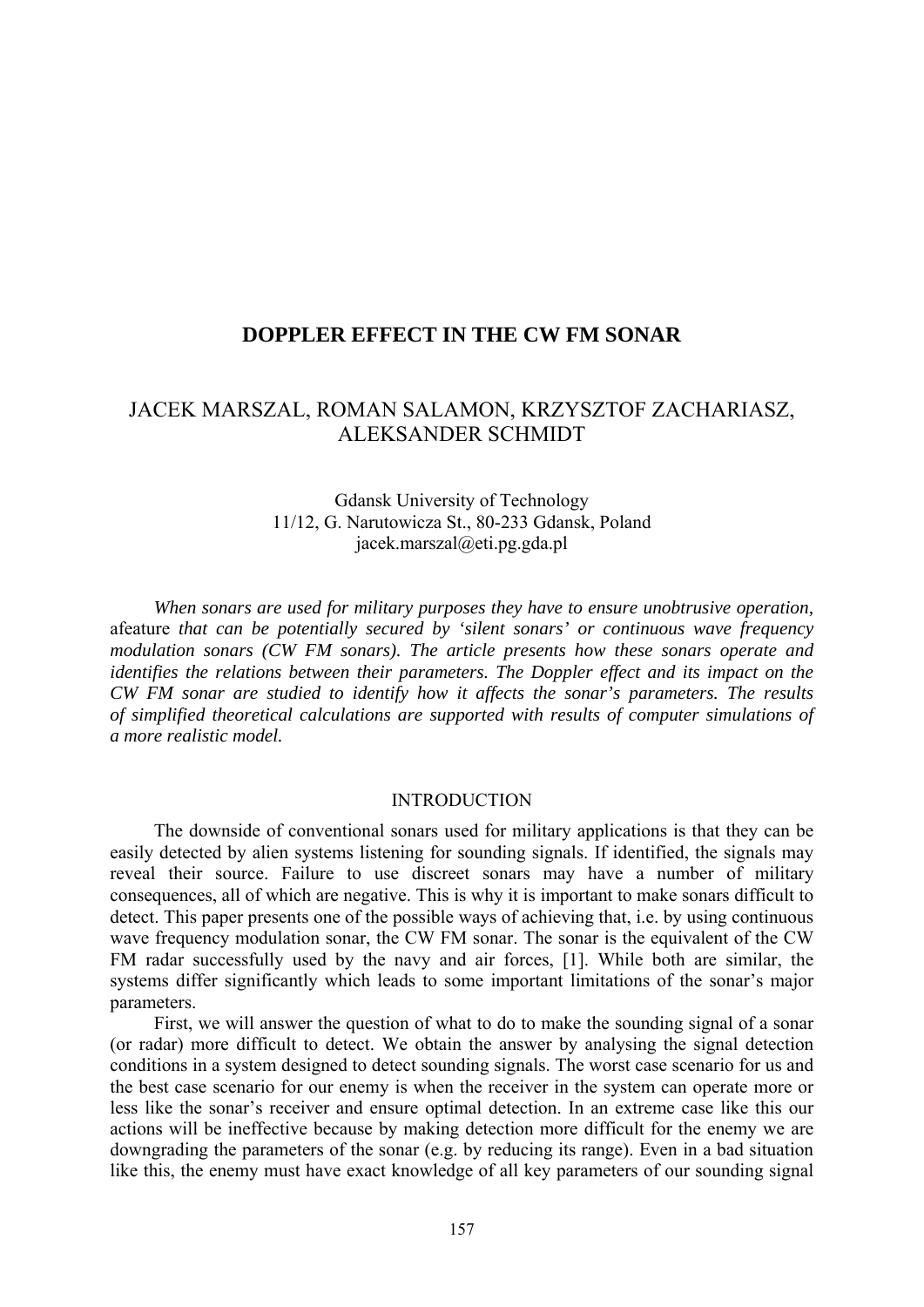for detection to succeed. Because this is not very likely let us assume that the enemy will learn about the parameters of our sounding signal only after the signal has been received and analysed. This is why our efforts should be designed to make the reception and analysis of the sounding signal as difficult as possible. As we know from theory of detection the optimal detector of a signal with unknown parameters against a background of white noise is the energy detector [2]. Detection involves a comparison of the received signal's energy in a specific time interval when the sounding signal is present and absent. A detector like this can be effective when the sounding signal is pulsating. Some time intervals will only produce noise and others will produce a sounding signal and noise. In the latter case energy levels are higher which may lead to a successful detection of the sounding signal. When the signal is continuous, the energy of the signal with noise is constant in practically all time intervals making it more difficult or impossible to identify a sounding signal. This explains why it is important to use a continuous sounding signal. Detection will be more difficult if the sounding signal has little power which does not cause a distinct increase in average noise power in the listening band.

When the sonar's signal has a constant power, the power of the received signal depends on the distance between the receiver and transmitter. Even for a relatively low power of the signal, at a certain distance, the power of the received signal will be strong enough to enable detection by the enemy's receiver. As a result, sonar will remain unobtrusive only at distances that go beyond a certain limit. Our goal with 'silent' CW FM sonars is to significantly reduce that limit compared to pulse sonars.

Our second assumption is that the enemy's listening system performs spectral analysis of the signals received. With low power of the received signal and a narrow spectrum, a frequency analysis can detect the signal within the noise because its energy (power) is concentrated in a small fragment of the spectrum. The conclusion is that the band of the sounding signal should be sufficiently wide to ensure that its energy is dispersed over a wider spectrum fragment making detection more difficult. There is a simple way to achieve this, i.e. by using frequency modulation.

To recap, continuous frequency modulation signals meet the basic requirements expected of silent sonars.

### 1. THE PRINCIPLE OF CW FM SONAR OPERATION

In the simplest version, the sonar's transmitter emits a continuous periodic acoustic signal of *T* duration. Each interval emits a signal with linear frequency modulation with mid frequency  $f_0$  and band width *B* as illustrated in Fig. 1.

Instantaneous frequency of the signal can be written down in time interval  $(0,T)$  as:

$$
f(t) = f_0 - B/2 + B\frac{t}{T}
$$
 (1)

and in the successive intervals it becomes a copy of that relation delayed by *nT*.

Let us assume that the emitted signal is propagated in an ideal unlimited medium and bounces off a stationary object at a distance of *R* from the transmitter. If the location of the receiver matches the location of the transmitter, the receiver will receive the echo signal which is a reduced and delayed copy of the emitted signal. Delay  $\tau$  is equal to:

$$
\tau = \frac{2R}{c} \tag{2}
$$

where *c* is the velocity of sound in water.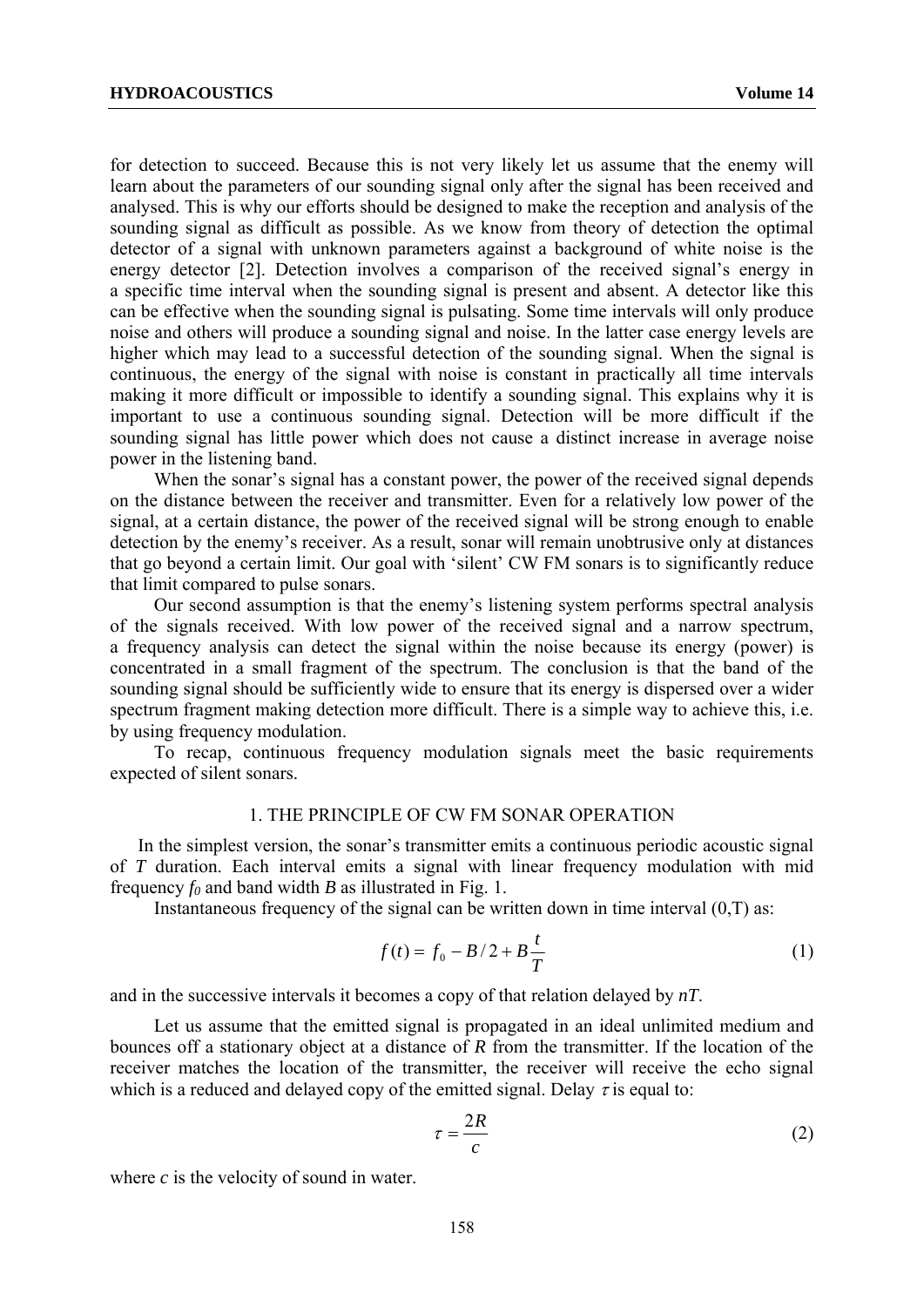Frequency  $f_e$  of the echo signal is then equal to:

$$
f_e(t) = f_0 - B/2 + B\frac{t - \tau}{T}
$$
 (3)

The difference  $F(t) = f(t) \cdot f_e(t)$  in the frequencies of the emitted signal and echo signal is determined continuously in the receiver. Formulas (1) and (3) show that the difference is:

$$
F = B \frac{\tau}{T} \tag{4}
$$

i.e. it is constant for a stationary target.

The above formula is right in time interval  $\tau \lt t \lt T$  and in consecutive analogous intervals. The difference between the frequencies during time interval  $0 < t < \tau$  and similar periodically recurring intervals is equal to  $F - B$  as shown in Fig. 1.



 Fig. 1. The frequency of the emitted signal, echo Fig. 2. Differential frequency spectrum from signal, differential frequency and the Doppler shift two targets located at:  $A - 750$  m,  $B - 2250$  m  $(f_0 = 10 \text{ kHz}, B = 1 \text{ kHz}, T = 10 \text{ s}, c = 1.5 \text{ km/s})$ 

By measuring differential frequency *F* with formulas (2) and (4) we can determine the distance to target *R*:

$$
R = \frac{cT}{2B}F\tag{5}
$$

Because differential frequency *F* may not be greater than bandwidth *B*, the range of sonar  $R_z$ does not go beyond the limit:

$$
R_z \leq \frac{cT}{2} \tag{6}
$$

In practice the range is much smaller because increases in delay  $\tau$  reduce the time intervals used for measuring the frequency. As a result, spectral lines during spectral analysis are reduced and deteriorate the signal to noise ratio. It is possible to remove this limitation by using *F-B* frequency for calculating the distances. When delay  $\tau$  increases, the appropriate spectral line grows to a point where the sum of the heights of both lines is constant. This can be seen in Fig. 2 which shows the spectrum of the differential signal originating from two identical targets at two different distances.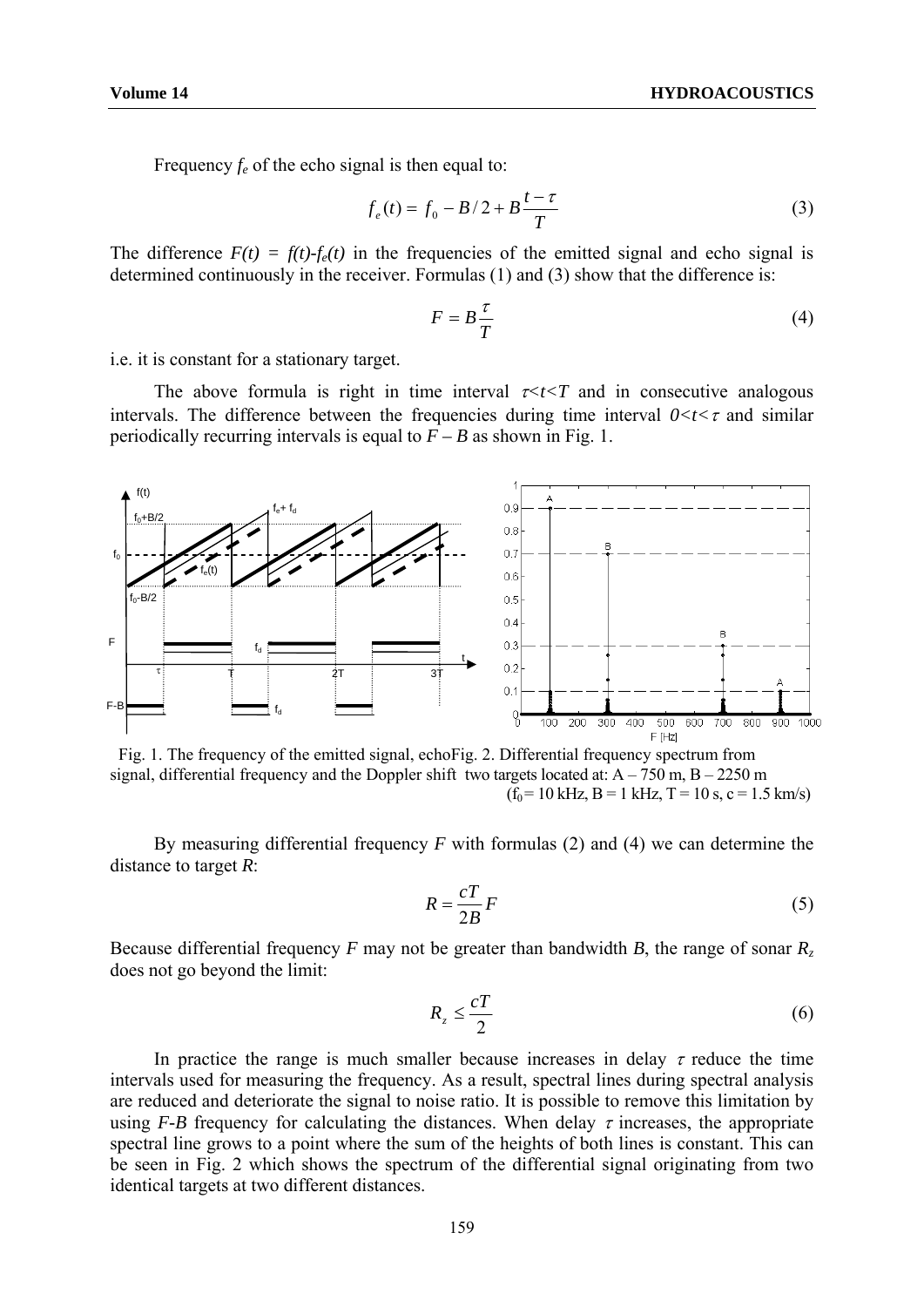To eliminate the impact of the Doppler effect as described further, radiolocation uses frequency modulated signals as shown in Fig. 3.

The differential frequency for a stationary target during time intervals  $(\tau, T)$  and intervals periodically recurring is *F* or *–F*. The differential signal during time interval  $(0, \tau)$ and its periodically recurring intervals undergoes frequency modulation which is linear and ascending or descending. As a result, it becomes a chirp type signal. The period of the sounding signal and differential signal now amounts to *2T*. Although *2T* is now longer, this does not affect range  $R_z$  whose maximum is still expressed with formula (6). When the delay is  $\tau = T$  the differential signal is exclusively a chirp type signal. An example of the spectrum of a differential signal with a high delay  $\tau$  is shown in Fig. 4.



signal and differential frequency in second version version of the system  $(f_0 = 10 \text{ kHz}, B=1 \text{ kHz})$ 



As you can see in Fig. 4 the chirp signal spectrum occurs in frequencies in band *(0,|F|)* as shown in Fig. 3.

### 2. DOPPLER EFFECT IN THE CW FM SONAR

The previous application of the CW FM sonar was with stationary sonar and a stationary target. If either the sonar or the target or both are moving relative to each other with velocity  $\nu$ , the result, as we know, is the Doppler effect. The echo signal frequency changes and is different from when the sonar and target are stationary. The results of the shift are shown in Fig. 1 and Fig. 3. When the relation between mid frequency  $f_0$  and bandwidth *B* is high, the simplified shift in echo signal frequency is equal to, [1, 3]:

$$
f_d \cong \frac{2v}{c} f_0 \tag{7}
$$

in the first version of the system, differential frequency is now:

$$
F = F_0 + f_d = B\frac{\tau}{T} + \frac{2v}{c}f_0
$$
\n(8)

where  $F_0$  is differential frequency for stationary objects. The  $+$  sign occurs when the target is approaching the sonar; otherwise the formula above will include the − sign.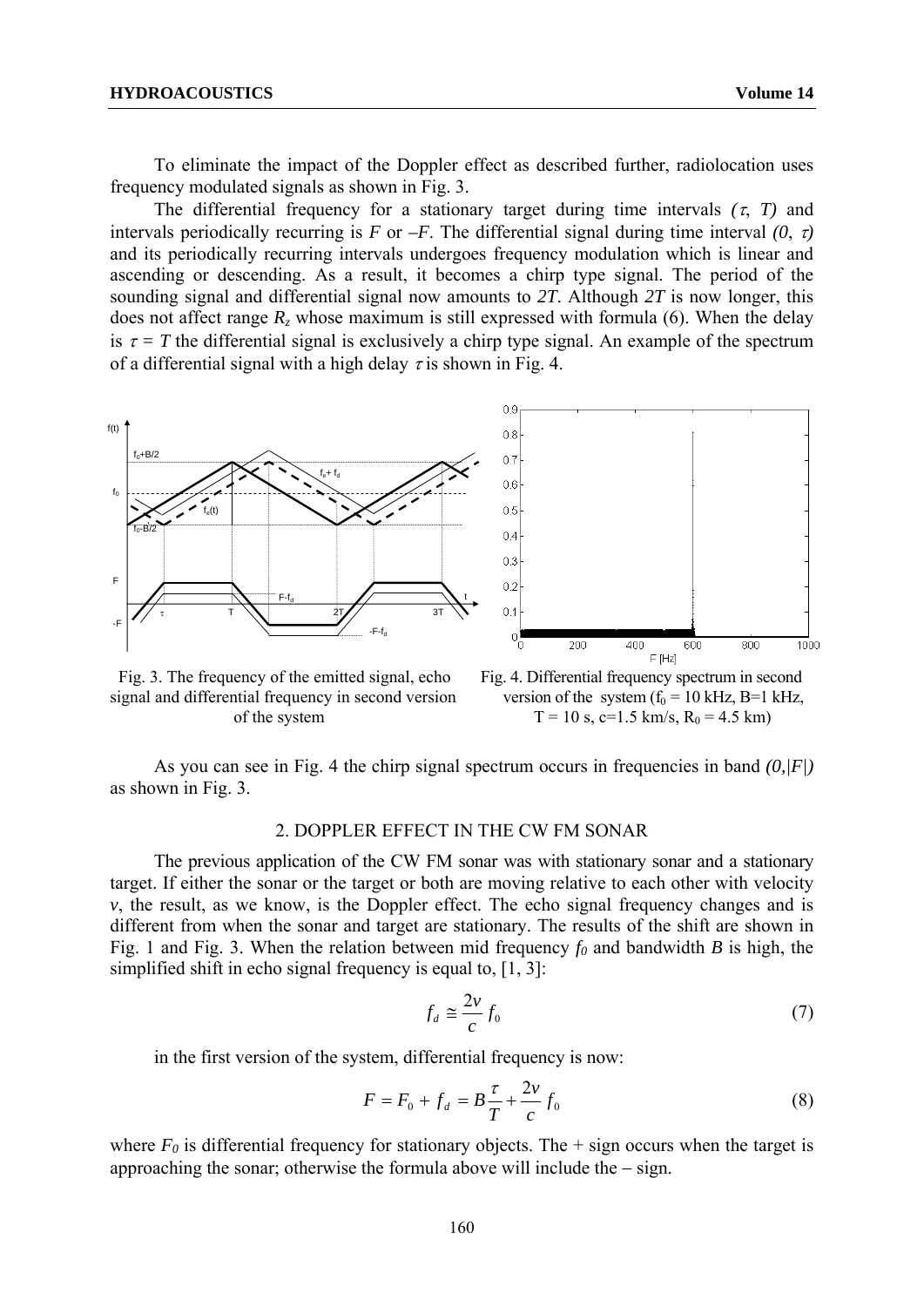As shown in formulas (5) and (8) the distance to the target determined on the basis of differential frequency is:

$$
R = \frac{cT}{2B}(B\frac{\tau}{T} + \frac{2v}{c}f_0) = \frac{c\tau}{2} + \frac{Tf_0}{B}v = R_o + \frac{Tf_0}{B}v
$$
(9)

As you can see from the above formula, the calculated value of distance *R* is different from distance  $R_0$  from a stationary target and sonar. The error in evaluating the distance is equal to:

$$
\Delta R = \frac{Tf_0}{B} v = 2R_z \frac{f_0 v}{B c}
$$
 (10)

Range  $R_z$  and quotient  $f_0/B$  are the constant parameters of a specific sonar. As a result, the evaluation error is a function of the v/c relation. As an example, for a range of  $R_z = 10$  km,  $f_0/B = 5$  and velocity  $v = 15$  m/s the error in the distance is  $\Delta R = 1$  km. Obviously, this is not acceptable, especially because the error is constant and does not depend on the distance from the target.

The relative error in the distance is equal to:

$$
\delta R = \frac{\Delta R}{R_0} = \frac{2Tf_0}{\tau B} \frac{v}{c}
$$
\n(11)

The maximum range is  $T/\tau=1$ . In underwater acoustics the minimal quotient can be  $f_0/B = 5$ . For a sonar featuring such extremely good parameters, the relative error is minimal and approximately equal to:

$$
\delta R_{\min} \cong 10 \frac{v}{c} \tag{12}
$$

If velocity is  $v=15$  m/s, the error will be 10% of the maximum assumed range. If the distance to the target is shorter, the relative error will grow in the proportion of *T/*τ*.*





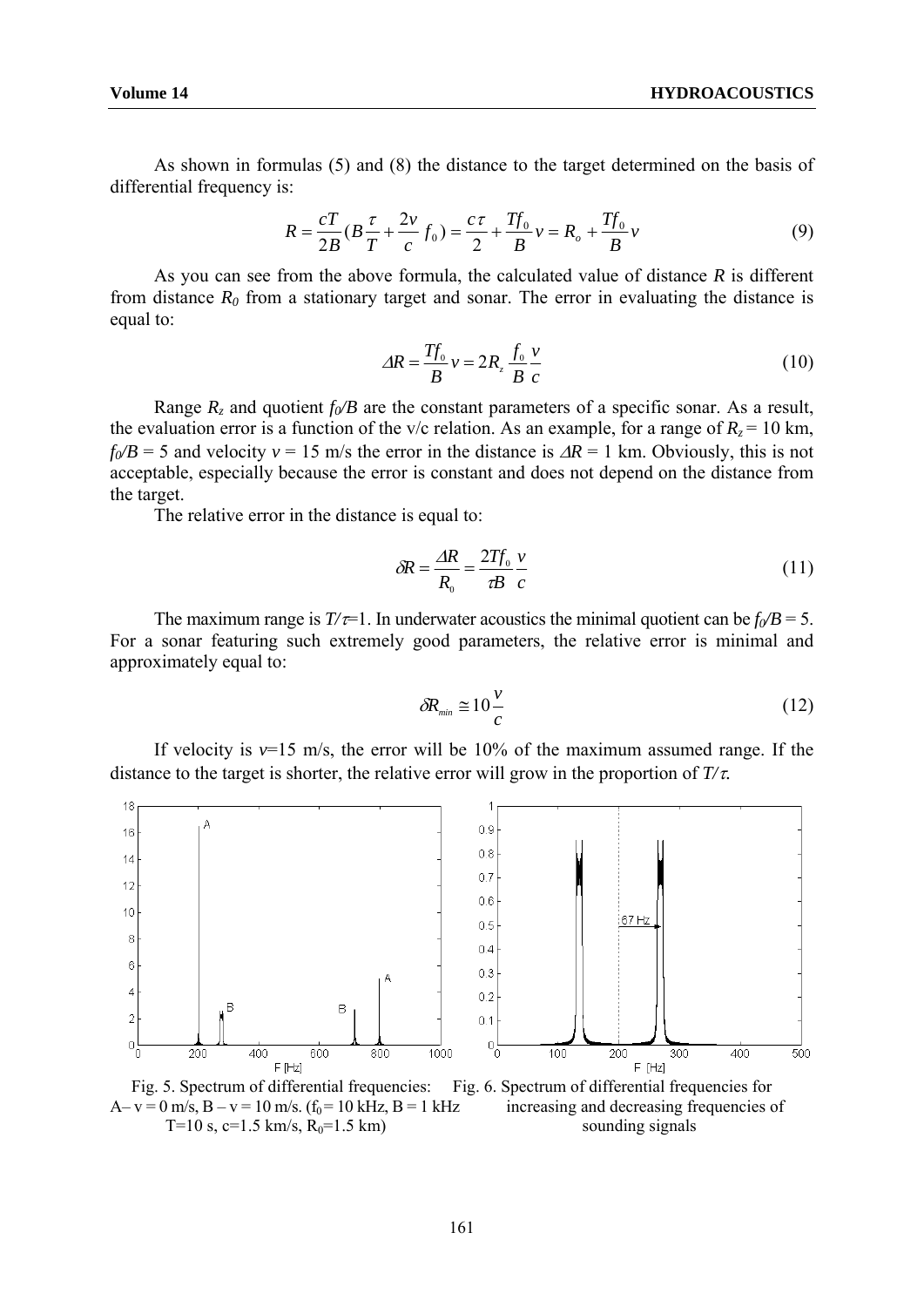Fig. 5 shows the spectrum of the signal's differential frequency with the Doppler shift and  $B = 0.1$  f<sub>0</sub>. To compare, the same figure shows the spectrum of the same target but in this case it is stationary.

The figure shows four important features of differential frequency spectrum determined for a moving target. First, you can see a shift in the spectrum relative to the differential frequency of a stationary target. If the data are as specified in the caption, the shift according to formula (7) is about 67 Hz. Second, the differential signal spectrum does not come as a single distinct line, but instead has a more rectangular shape which is typical for signals with linear frequency modulation. This shape is further explained in the publication [4]. Third, the maximal values of differential frequency spectrums are clearly lower than the heights of the relevant spectral lines of a stationary target. Fourth, the proportion between the height of the lines with frequencies *F* and *F-B* which occurs for a stationary target does not apply to moving targets.

All the above properties of a moving target's differential frequency spectrum have a negative effect on the performance of sonar. Due to the shift of the spectrum sonars give the wrong distance to the target, the shape of the spectrum makes differential frequency more difficult to determine, lower spectrum height makes detection more difficult and the disproportion between frequency *F* and *F-B* lines means that height lines in the function of the distance to the target will remain different.

In version two of the system as frequencies start to rise  $(\tau, T \text{ range})$  differential frequency is approximately equal to:

$$
F_i = F_0 + f_d \tag{13}
$$

As frequencies start to descend  $(T+\tau, T)$  range) the frequency is:

$$
F_d = F_0 - f_d \tag{14}
$$

Using formulas:

$$
\frac{1}{2}(F_i - F_d) = f_d \qquad \qquad \frac{1}{2}(F_i + F_d) = F_0 \tag{15}
$$

we can determine the Doppler shift and then velocity  $v$  and frequency  $F_0$  and finally the distance to the target.

Fig. 6 shows the spectrum of differential frequencies for Doppler shift signals for the data given in Fig. 5.

Relation (15) can be used to eliminate the Doppler shift, however, we have to be able to clearly identify the right pairs of spectral lines when monitoring more than one target. This can be done if the height of spectral lines of different targets is significantly different. You can see it in Fig. 7 where three targets have different target strengths and move at different speeds.

In a real sonar the height of spectral lines depends not only on the target strength but also on the distance from the sonar and the sound of the sea. Distance can be offset by changing the height of lines with higher differential frequencies. When the signal to noise ratio is low, spectral lines can display strong differences in height making it more difficult or even impossible to identify lines. This is illustrated in Fig. 8 which shows the spectrum from two identical targets with a low signal to noise ratio.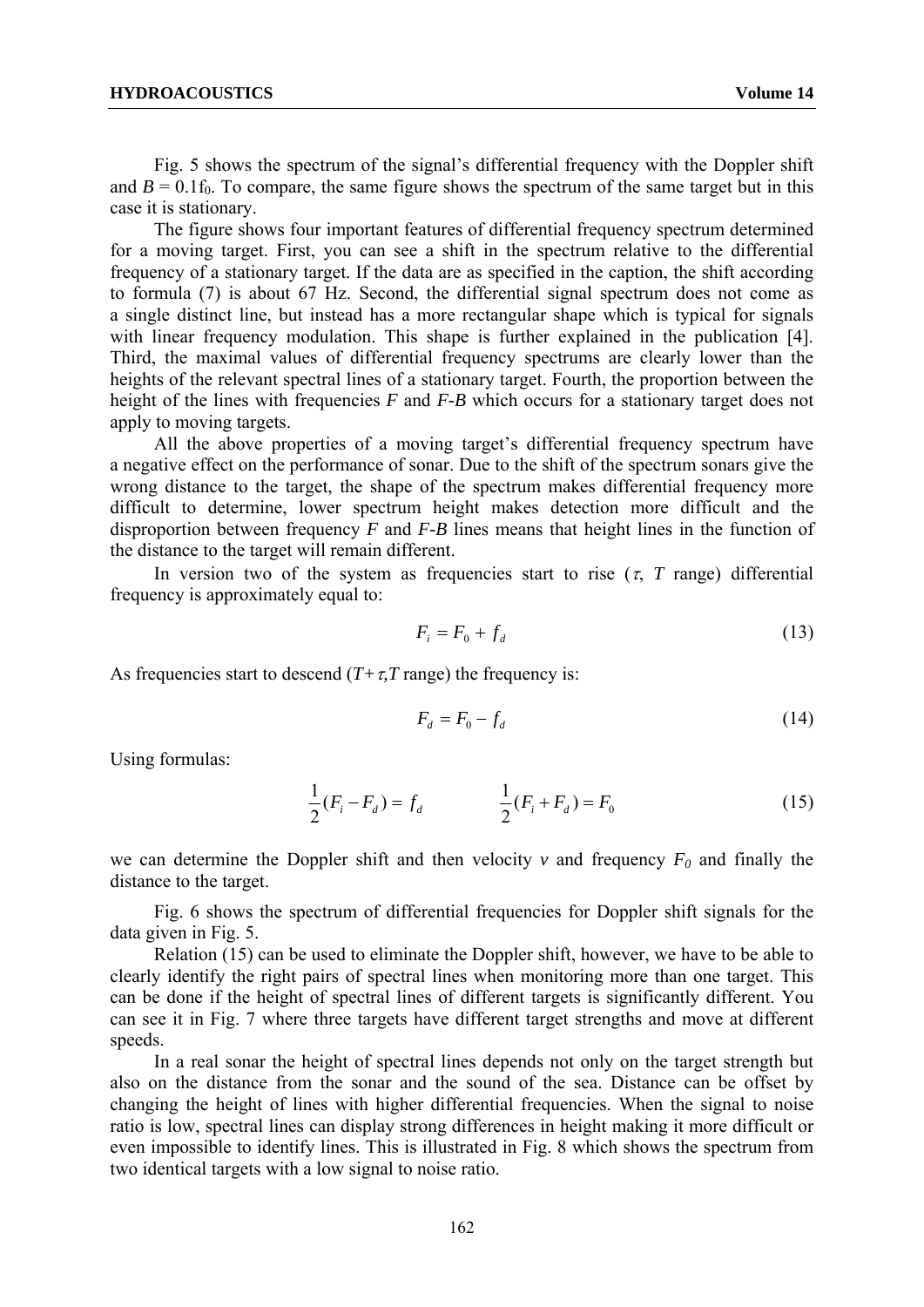

Fig. 7. Spectrum of differential frequencies for three Fig. 8. Spectrum of differential frequencies for different targets:  $\mathbf{a} - R_0 = 1.5$  km,  $v=10$  m/s, ampl.  $= 1$ , two identical targets:  $\mathbf{a} - R_0 = 1.5$  km,  $b - R_0 = 1.5$  km,  $v = 5$ m/s, ampl. = 0.5, **c** – R<sub>0</sub>=3 km, **b** – R<sub>0</sub>= 1.575 km (f<sub>0</sub>= 10 kHz, B = 1 kHz,  $v = 5$  m/s, ampl. = 0.75 T = 10 s,  $v = 5$  m/s)  $v= 5$  m/s, ampl. = 0.75

#### 3. CONCLUSIONS

The analysis above has demonstrated that the Doppler effect is a critical element that must be considered when designing and operating CW FM sonars. The fundamental problem is the error in target distance which is proportional to target velocity. In addition, the Doppler effect deteriorates detection conditions as the line of differential frequency decreases while target velocity is increasing. This leads to the following conclusions:

- 1.CW FM sonars can be designed and built in the first of the above versions and used for stationary target detection. The effects of the sonar's own speed can be counterbalanced using its speed vector data.
- 2.CW FM sonars can be built in the first version as small range sonars for detecting slow moving targets. The error in distance measurement is proportional to the maximum range which depends on the sounding signal's period. As an example, if we assume that maximal range  $R_z = 500$  m and  $f_0/B = 5$ , the error in distance measurement is equal to 3.3 m for target velocity  $v = 1$  m/s. This error is acceptable in some situations, especially when the targets are at a distance close to the sonar's range. The relative error in the measurement is in this case about 1%.
- 3.Please note that the error can be reduced using a high relative spectrum bandwidth of signal *B/f0*.
- 4.CW FM sonars make sense if they can compensate for the Doppler shift; otherwise they will have the same limitations as in the first simpler version of the sonar. Doppler effect compensation requires a complex spectrum analysis to identify the right pairs of lines. What makes the identification difficult is the low signal to noise ratio, typically present in targets near the sonar's range.
- 5.In both versions of the CW FM sonar there is a conflict involving period *T*. To help with detection, period *T* should be as long as possible because when the sounding signal's power is constant (i.e. as low as possible) the signal has the desired high level of energy. To help with eliminating errors in reading the distance, period *T* should be short. As a result, a compromise is needed between these two conflicting needs.